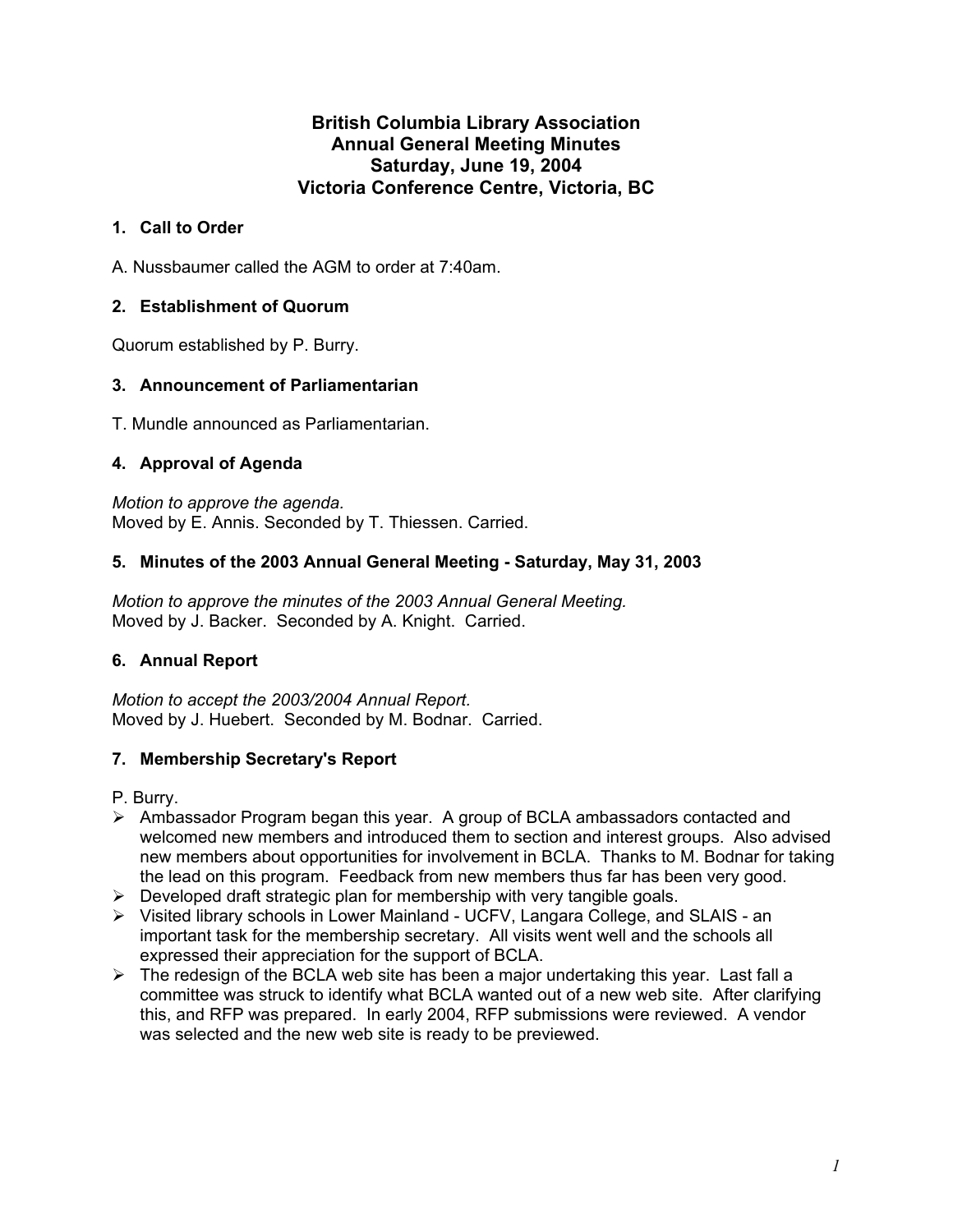M. Burris provided membership with preview of the site.

- $\triangleright$  An integrated association management portal.
- $\triangleright$  Designed to attract and maintain membership.
- $\triangleright$  Almost ready to launch.
- $\triangleright$  More content driven home page than current site, with more links direct from the home page.
- $\triangleright$  Key features include: news, jobs, online vendor exhibit hall, library profiles, profiles of affinity partners, online calendar of events, and online registration.
- $\triangleright$  Sections and Interest Groups will be able to maintain their own sites.

*Motion to accept the Membership Report.*  Moved by S. Singh. Seconded by M. Allen. Carried.

## **8. Treasurer's Report**

#### S. Roberts.

- a. 2003 Financial Statements
- $\triangleright$  BCLA ended 2003 with a surplus, and is in good financial health.
- ¾ Conference planning, Continuing Education Committee, Fund Development Committee all made many contributions to the financial health of BCLA in 2004.
- ¾ \$20,000 to Vancouver Foundation B.C. Libraries Endowment Trust. The Trust Fund's market value is \$423,000.
- $\triangleright$  S. Roberts acknowledged the work of R. Avigdor, BCLA's bookkeeper.
- $\triangleright$  S. Roberts thanked M. Burris, A. Douglas, and T. Thiessen for their assistance with all financial details.

*Motion to accept the financial statement and accept the Treasurer's report.*  Moved by M. Bodnar. Seconded by D. Hutchison. Carried.

b. Appointment of Auditor

*Motion to accept Collins Barrow as auditors for 2004.*  Moved by N. Gick. Seconded by C. Daniels. Carried.

#### **9. Nominations Committee Report**

C. Elder. This year we had a BCLA election. It was a pleasure to have so much interest in the Board. C. Elder thanked everyone for letting their names stand. Special thanks to S. Bedi for serving as the BCLA/CLA Conference Chair.

| <b>Position</b>                  | <b>Candidates</b> | <b>Votes</b> |  |
|----------------------------------|-------------------|--------------|--|
| Vice President/President-        | M. Houlden        | 86           |  |
| Elect                            | E. Toner-Rogala   | 79           |  |
| Assistant                        | A. Duval          | 85           |  |
| <b>Treasurer/Treasurer Elect</b> | A. Knight         | 77           |  |
| <b>Membership Secretary</b>      | P. Burry          | 75           |  |
|                                  | M. Martin         | 46           |  |
|                                  | G. Rawson         | 38           |  |
| Director 2-year [Conference]     | S. Singh          | Acclaimed    |  |

#### a. Election results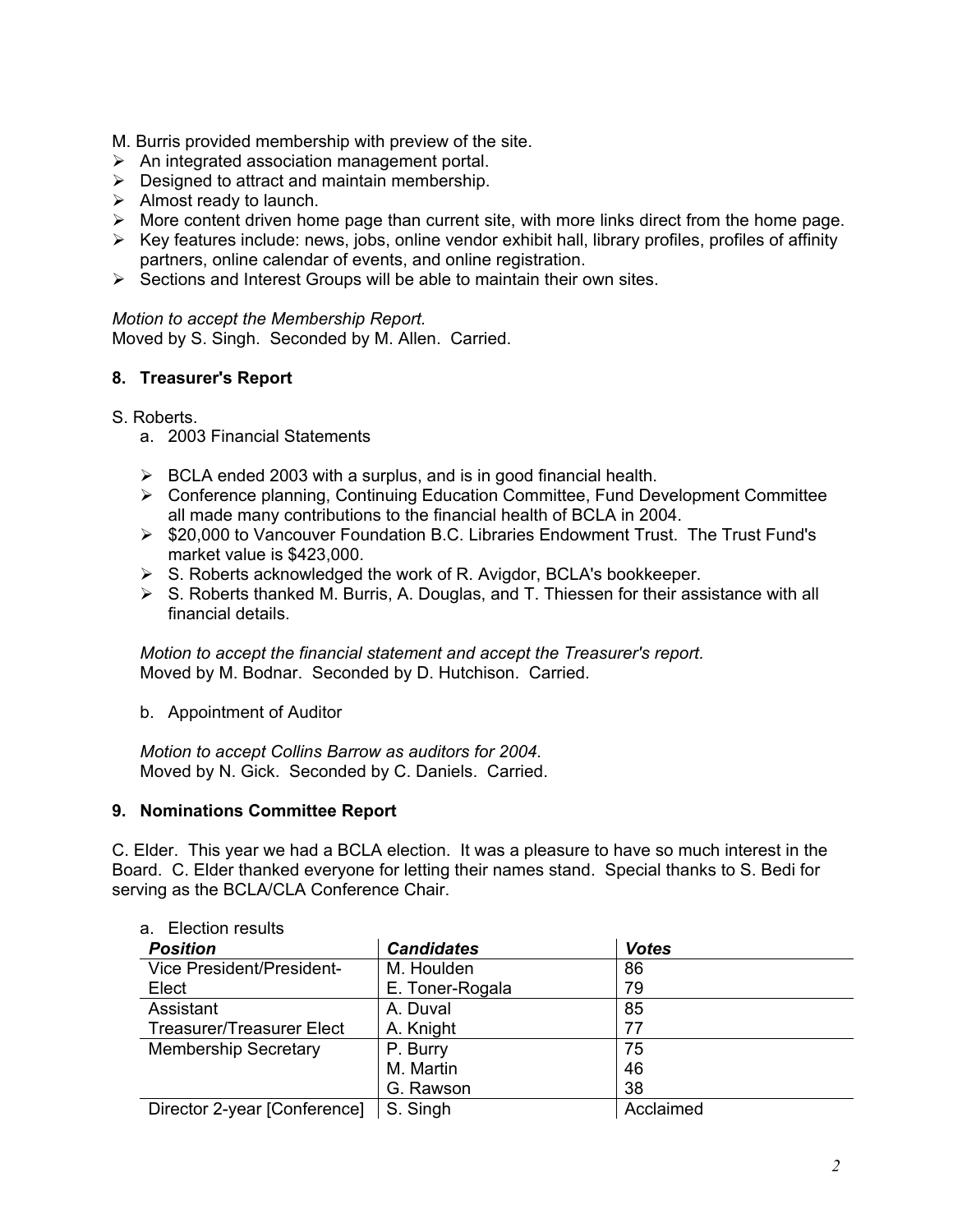Continuing Members of the Executive include:

- $\triangleright$  D. Guinn, Incoming President
- $\triangleright$  A. Nussbaumer, Past President
- $\triangleright$  T. Thiessen, Treasurer
- ¾ D. Thomas, Director, Chair of Continuing Education
- $\triangleright$  S. Bedi, Director, Conference
- ¾ G. Reisner, YAACS Chair
- $\triangleright$  B. Nadiger, ALPS Chair
- ¾ T. Benson, Reporter Editor
- ¾ T. Rosseel, Recording Secretary

*Motion to accept the new board.*  Moved by C. Elder. Seconded by J. Spurrell. Carried.

*Motion to destroy ballots.*  Moved by C. Elder. Seconded by B. Campbell. Carried.

## **10. Resolutions Committee Report**

a. Update of 2003 resolutions

A. Nussbaumer thanked all committees who put forth resolutions last year and acknowledged the significant amount of activity that took place.

- b. BCLA Special Resolution By-Laws
- $\triangleright$  T. Mundle read through this resolution.
- $\triangleright$  M. Burris clarified the desire for BCLA to clean up the language in the current by-laws, and add two new membership categories - one for retired members, and 1 for personal/joint members [BCLA and another related association].
- $\triangleright$  M. Burris noted desire to strip out commercial enterprises from library community and have it as a separate category of membership.

*Motion to accept the Notice of Special Resolution 1: Membership By-Laws.*  Moved by S. Roberts. Seconded by G. Coleman. Carried.

- c. BCLA Ordinary Resolution Fees
- $\triangleright$  T. Mundle read through this resolution.
- $\triangleright$  Question asked about what enhanced means in relation to commercial members. Enhanced means that members in this category will be provided with additional services in the online vendor exhibit hall, beyond a basic entry.

*Motion to accept Ordinary Resolution - Membership Fees.*  Moved by T. Thiessen. Seconded by J. Conatser. Carried.

d. Member resolutions

Various member resolutions were put forth by the Information Policy Committee. T. Mundle presented all three member resolutions.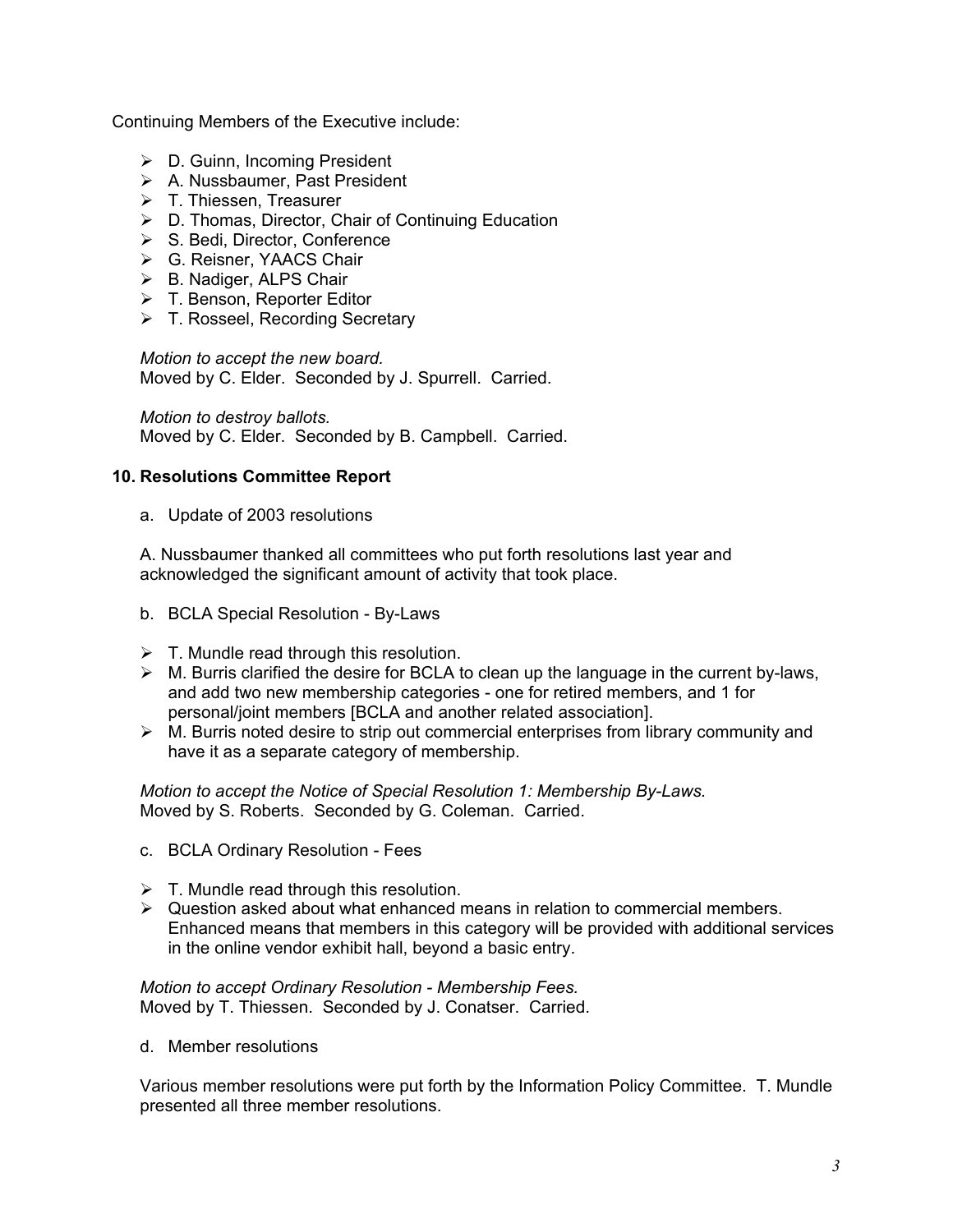i. A Resolution on Access to Government Information

With the upcoming election and the Olympic Games coming to Vancouver, citizens need more information about the government. Last year V. Adams and P. Groves conducted a survey of depository libraries regarding concerns about access to government information. This resolution comes forth as a result of these discussions. BCLA needs to concentrate on improving access to government information, with a final goal of identifying a plan for ensuring archival access to government information, much like the resolution recently passed in Saskatchewan.

*Motion to approve the Resolution on Access to Government Information.*  Moved by P. Groves. Seconded by U. Brigl. Carried.

ii. A Resolution on Medical Services Plan Records Administration

The B.C. Government Employees Union has received a legal opinion from the American Civil Liberties Union that BCGEU would be vulnerable to the Patriot Act. We need to come to agreement with U.S. based vendors regarding how much information is stored about our libraries and our patrons. Vancouver Public Library has endorsed this resolution at the committee level. On July 7th, 2004 Jameel Jaffer, of the American Civil Liberties Union, will speak about the USA Patriot Act and American court cases involving privacy and national security. This free session is sponsored by Freedom of Information and Privacy Association, BC Persona with AIDS Society, BC Coalition of People with Disabilities, BC Health Coalition, BC Seniors' Network, BC Library Association, and Women Elders in Action.

*Motion to approve the Resolution on Medical Services Plan Records Administration.*  Moved by B. Campbell. Seconded by C. Graebner. Carried.

iii. A Resolution on Open Access

H. Morrison thanked and congratulated BCLA on making the BCLA Reporter open and available as soon as it is online via the web site. She also noted the many open access initiatives underway in the library community, and noted the over 1,100 journal available open access via CUFTS.

*Motion to approve the Resolution on Open Access.*  Moved by H. Morrison. Seconded by T. O'Coffey. Carried.

A. Nussbaumer thanked all committees bringing resolutions forward.

## **11. Other business**

Member requested that in future resolutions be emailed to membership prior to the AGM for review, and that there be an online only option for receiving the BCLA Reporter. M. Burris will consider for future.